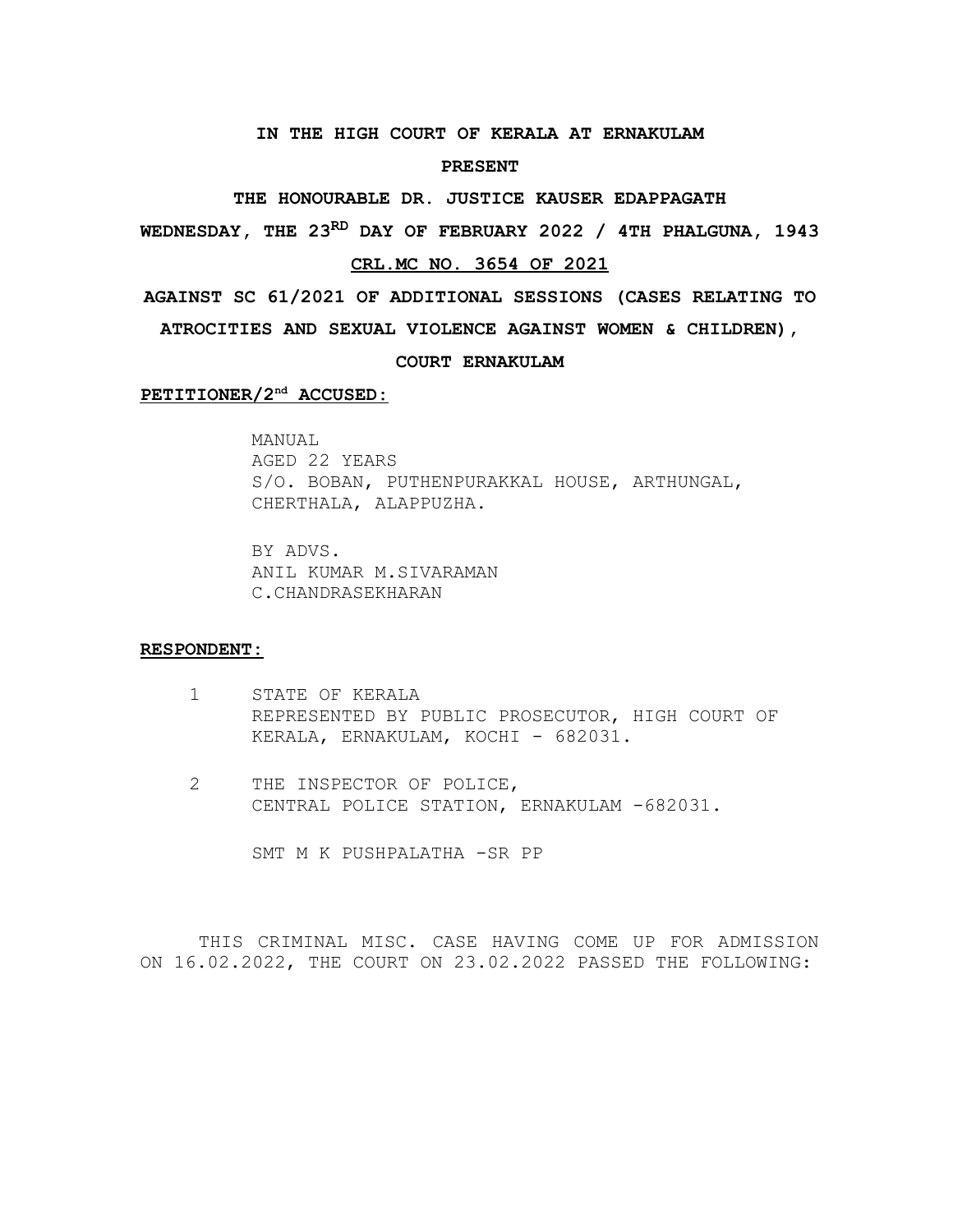-:2:-

**"C.R."**

# O R D E R

Dated this the  $23^{rd}$  day of February, 2022

Is the Creator or Administrator of a WhatsApp group criminally liable for offensive content posted by a group member?

2. Gone are the days, when we used short message service or a formal website chat-box to communicate with our kith and kin. They were replaced by personalised messaging apps like WhatsApp, Facebook Messenger, Viber etc. Launched in 2009, WhatsApp is a relatively latecomer to social media. Yet, it is reported to be growing faster than other social media platforms especially in recent years. According to the official note of WhatsApp, it serves more than 2 billion people in over 180 countries, with over a billion daily active users. Recent data shows WhatsApp topped the list of the most popular global mobile messaging apps in 2021. Currently, more than 100 billion messages are sent each day on WhatsApp, making it the most active messaging app in the world. This Android based multiplatform messaging app lets its users to make video and voice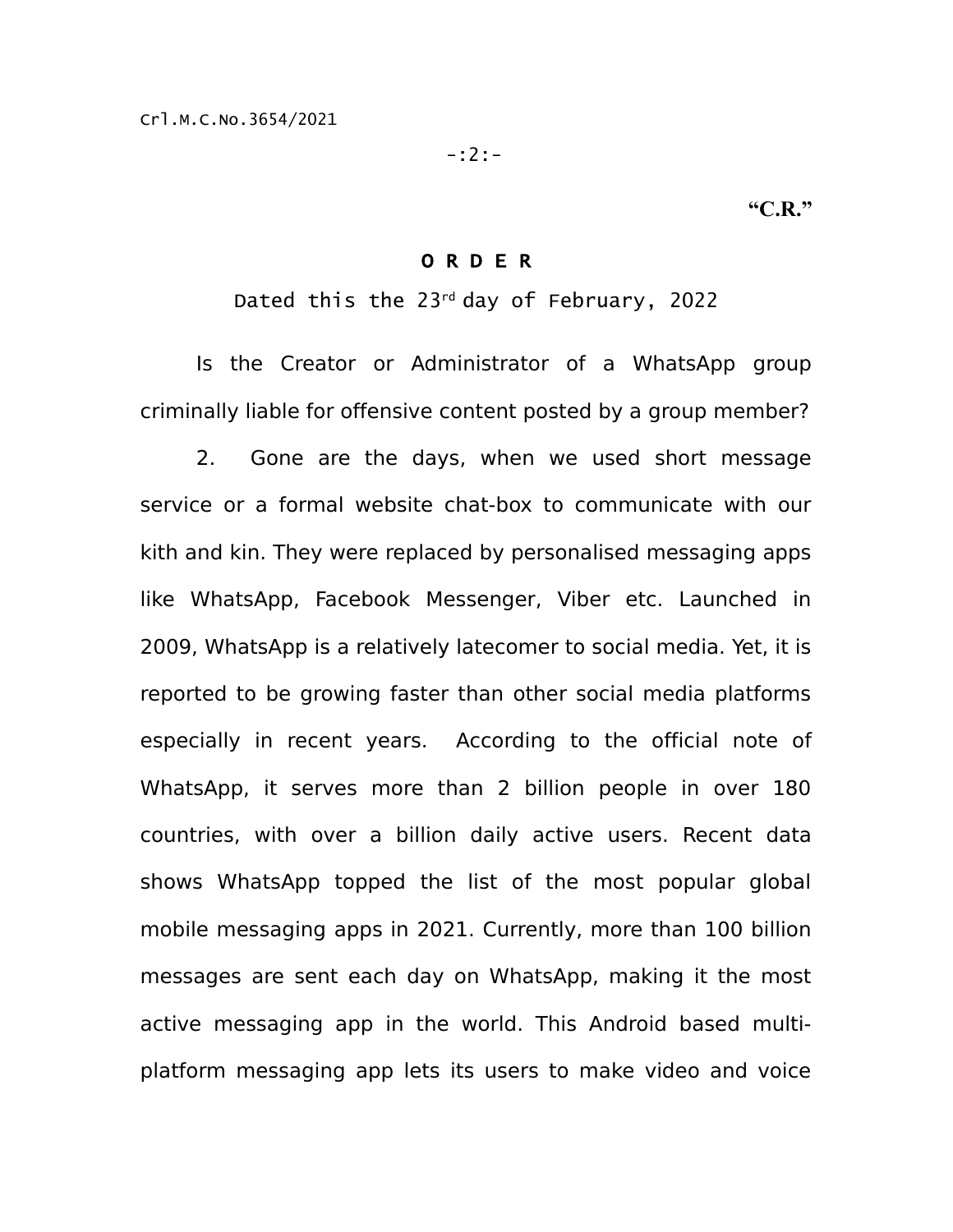calls, send text messages, share their status, photos, videos and more — with no fees or subscriptions.

3. WhatsApp has proved its relevance in exchange of information very fast. One of the unique features of this application is that it also enables formation of groups of people to chat and call thereon. WhatsApp groups bring together several people on a common platform, thereby enabling easier communication amongst them. The person who creates WhatsApp group is called Administrator (Admin) of the group. He may also make other members of group as Group Admin. These Admin/s have certain powers bestowed upon i.e., adding/removing a member etc. Due to lack of moderation of these groups, the members therein are at almost free reign to post/share any kind of data that they wish in terms of messages, voice notes, videos, songs etc. Many members of a WhatsApp group may put objectionable contents. The legal consequences and potential liability of the Administrator, stemming from such an objectionable post has come up for consideration in this Criminal Miscellaneous Case.

4. The petitioner herein created a WhatsApp group by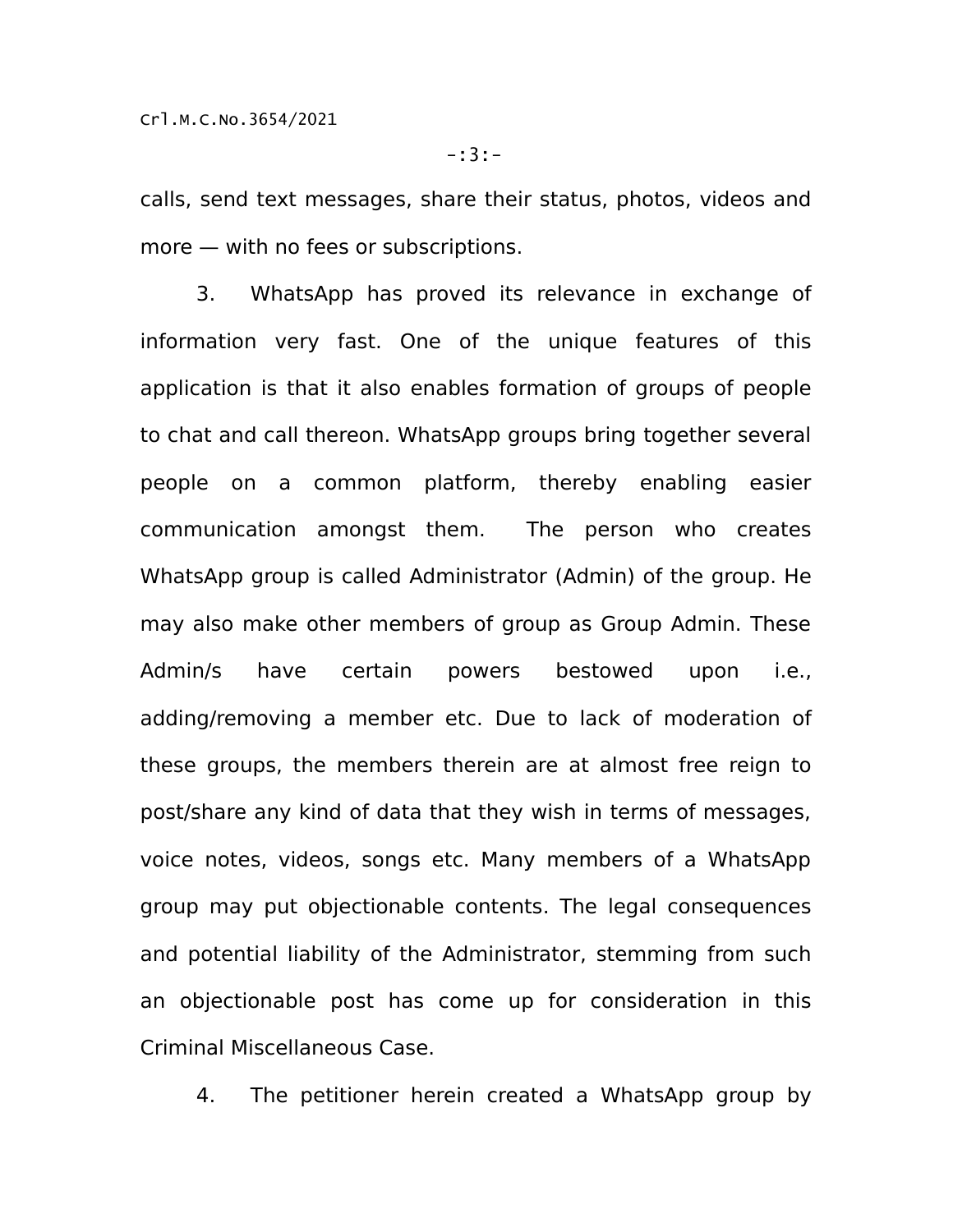name FRIENDS. Being the creator, he was the Admin. There were two more Admins; the accused No.1 and CW4. On 29/03/2020 at 08.37 p.m., the accused No.1 posted in the group a porn video depicting children engaged in sexually explicit act. On 15/06/2020, the Ernakulam City police registered crime against the accused No.1 as Crime No. 864/2020 for the offences under Sections 67B (a)(b) and (d) of the Information Technology Act, 2000 (for short, 'the IT Act') and Sections 13, 14 and 15 of the Protection of Children from Sexual Offence Act, 2012 (for short, 'the POCSO Act'). Later on, the petitioner was arrayed as the accused No.2 being the Creator of the group and Co-Administrator. After investigation, final report was filed and the case is now pending as SC No.61/2021 at the Additional Sessions (Cases Relating to Atrocities and Sexual Violence Against Women and Children) Court, Ernakulam. According to the petitioner, even if the entire allegations in the FI statement or final report together with all the materials collected during the investigation are taken together at their face value, they do not constitute the offences alleged. It was in these circumstances this Crl.M.C has been filed invoking Section 482 of Cr.P.C to quash all further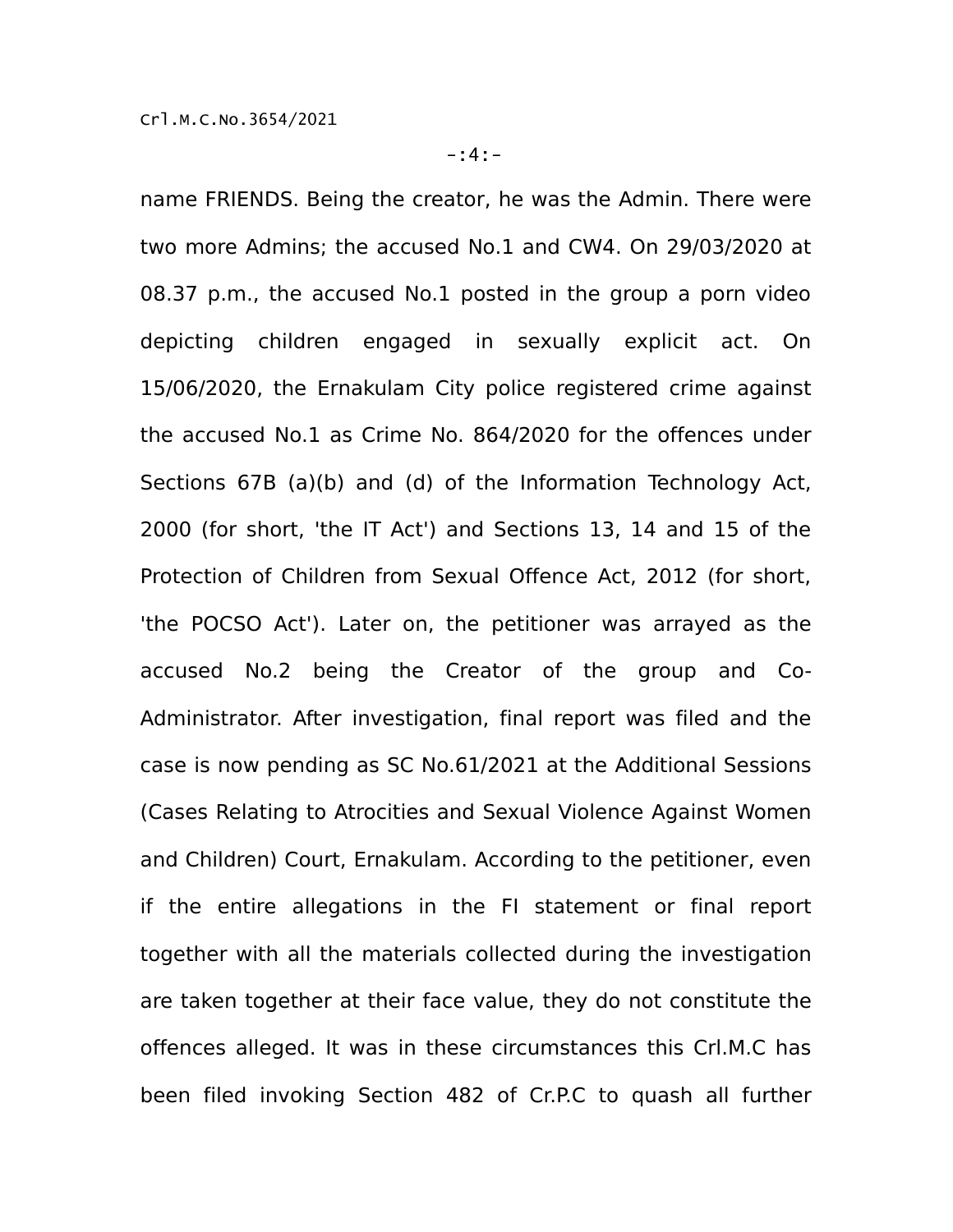-:5:-

proceedings against the petitioner.

5. I have heard Sri.Anil Kumar M.Sivaraman, the learned Counsel for the petitioner and Smt. Pushpalatha, the learned Senior Public Prosecutor.

6. Admittedly the objectionable post in question was posted by the accused No.1 and the petitioner was arrayed as the co-accused merely in his capacity as the Creator/Administrator of the group. The question is, whether the petitioner could be vicariously held liable for the act of the accused No.1?

7. Vicarious liability is a form of a strict, secondary liability that arises under the common law doctrine of agency; respondent superior – the responsibility of the superior for the acts of their subordinate, or, in a broader sense, the responsibility imposed on one person for the wrongful actions of another person. Such a liability arises usually because of some or the other legal relationship between the two. This often occurs in the context of civil law—for example, in employment cases. In a criminal context, vicarious liability assigns guilt, or criminal liability, to a person for wrongful acts committed by someone else.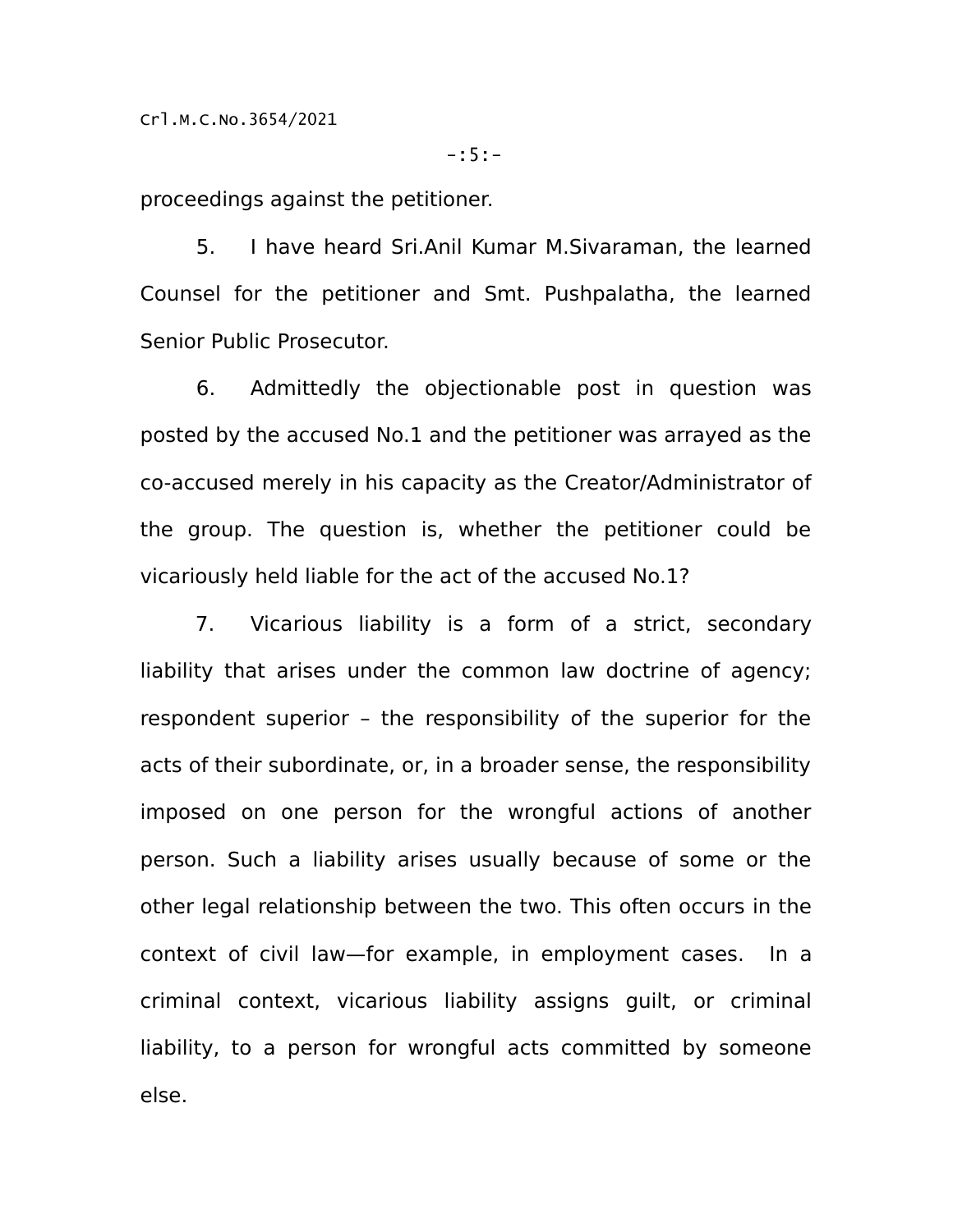8. Generally, person can be criminally liable for the acts of another if they are a party to the offence. Now, strict vicarious criminal liability is somewhat of an exception to the general rule of direct personal culpability and is a modern development through statutory provisions. Such criminal vicarious liability can be attributed only if it is provided under a particular Statute. Indian Penal Code (for short, 'the IPC') makes a departure from the general rule in few cases, on the principle of respondent superior. In such a case, a master is held liable under various Sections of the IPC for acts committed by his agents or servants. Section 149 of IPC provides for vicarious liability. It states that if an offence is committed by any member of an unlawful assembly in prosecution of a common object thereof, or such as the members of that assembly knew that the offence to be likely to be committed in prosecution of that object, every person who, at the time of committing that offence, was member, would be guilty of the offence committed. Section 154 of IPC holds owners or occupiers of land, or persons having or claiming an interest in land, criminally liable for intentional failure of their servants or managers in giving information to the public authorities, or in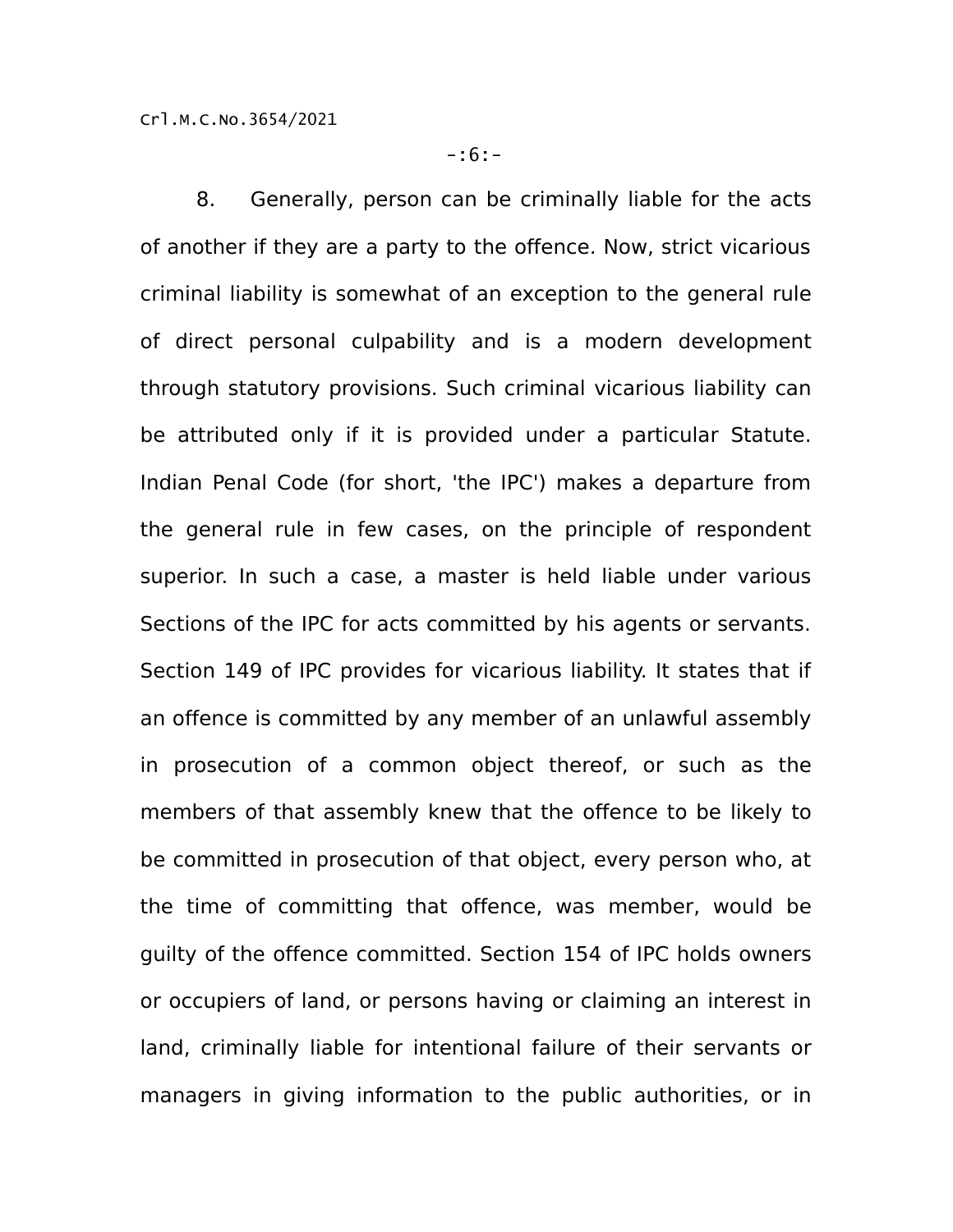taking adequate measures to stop the occurrence of an unlawful assembly or riot on their land. The liability on the owners or occupiers of land has been fixed on the assumption that such persons, by virtue of their position as landholders, possess the power of controlling and regulating such type of gatherings on their property, and to disperse if the object of such gatherings becomes illegal. Section 155 of IPC fixes vicarious liability on the owners or occupiers of land or persons claiming interest in land, for the acts or omissions of their managers or agents, if a riot takes place or an unlawful assembly is held in the interest of such class of persons. Section 156 of IPC imposes personal liability on the managers or the agents of such owners or occupiers of property on whose land a riot or an unlawful assembly is committed. Section 268 of IPC explicitly deals with public nuisance. Under this Section, a master is made vicariously liable for the public nuisance committed by the servant. Section 499 of IPC makes a master vicariously liable for publication of a libel by his servant. Defamation is an offence under this Section. The doctrine of vicarious liability is more frequently invoked under special enactments, such as Defence of India Rules 1962, the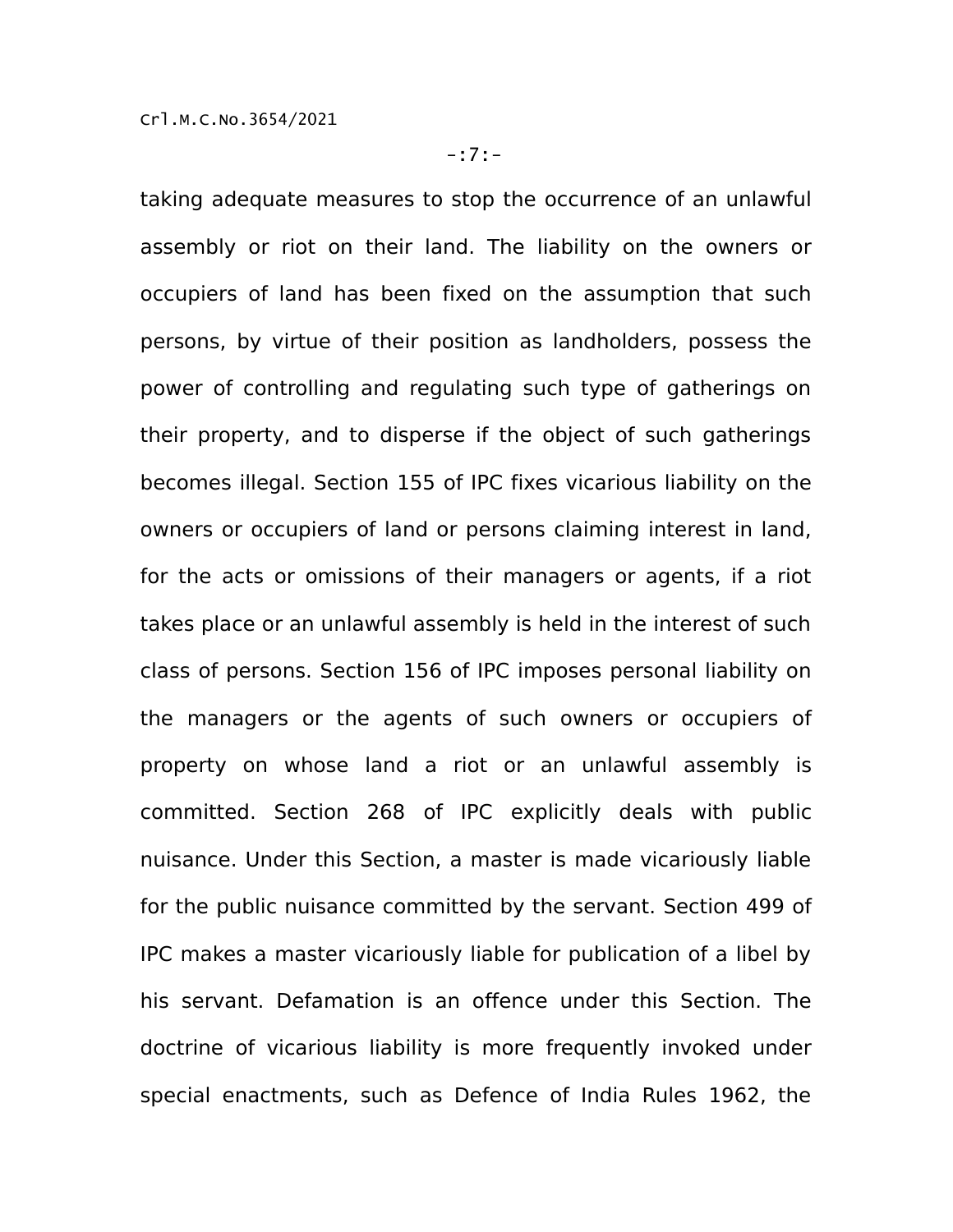Indian Army Act, 1911, the Prevention of Food Adulteration Act, 1954 etc. A master is held criminally liable for the violation of rules contained under the aforesaid statutes, provided that his agent or servant, during the course of employment, committed such act. The Income Tax Act, 1961, the Drugs and Cosmetics Act, 1940 and the Negotiable Instruments Act, 1881 contain specific provisions which make the person running the affairs of a company vicariously liable for the offences committed by the company (See Priya Ashwini, Vicarious Liability Under Criminal Law in India, International Journal of Law and Legal Jurisprudence Studies: ISS:2348-8212: Volume 3 Issue 3)

9. The Apex Court has dealt with the issue of criminal vicarious liability many a time. In **Sham Sunder v. State of Haryana** [(1989) 4 SCC 630], it was held thus:

> "9. But we are concerned with a criminal liability under penal provision and not a civil liability. The penal provision must be strictly construed in the first place. Secondly, there is no vicarious liability in criminal law unless the statute takes that also within its fold. Section 10 does not provide for such liability. It does not make all the partners liable for the offence whether they do business or not."

In **Hira Lal Hari Lal Bhagwati v. CBI, New Delhi** [(2003) 5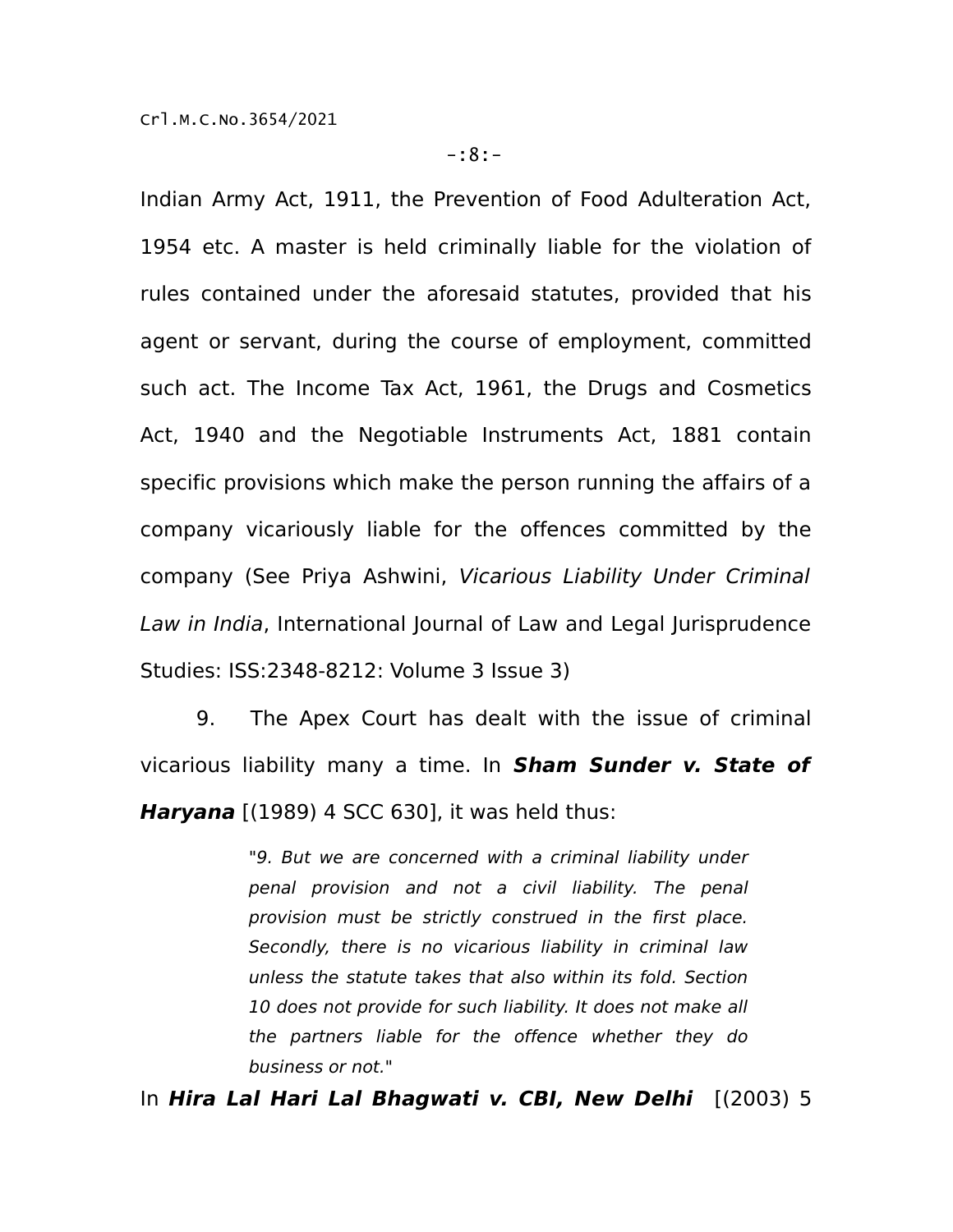SCC 257], it was observed thus:

"30. In our view, under the penal law, there is no concept of vicarious liability unless the said statute covers the same within its ambit. In the instant case, the -said law which prevails in the field i.e. the Customs Act, 1962 the appellants have been thereinunder wholly discharged and the GCS granted immunity from prosecution."

In **R. Kalyani v. Janak C. Mehta and Others** [(2009) 1 SCC

516], it was held thus:

"32. Allegations contained in the FIR are for commission of offences under a general statute. A vicarious liability can be fastened only by reason of a provision of a statute and not otherwise. For the said purpose, a legal fiction has to be created. Even under a special statute when the vicarious criminal liability is fastened on a person on the premise that he was in charge of the affairs of the company and responsible to it, all the ingredients laid down under the statute must be fulfilled. A legal fiction must be confined to the object and purport for which it has been created."

10. Thus, a vicarious criminal liability can be fastened only by reason of a provision of a statute and not otherwise. In the absence of a special penal law creating vicarious liability, an Admin of a WhatsApp group cannot be held liable for the objectionable post by a group member. The petitioner has been charged with Sections 67B (a), (b), and (d) of the IT Act and Sections 13, 14 and 15 of the POCSO Act. None of these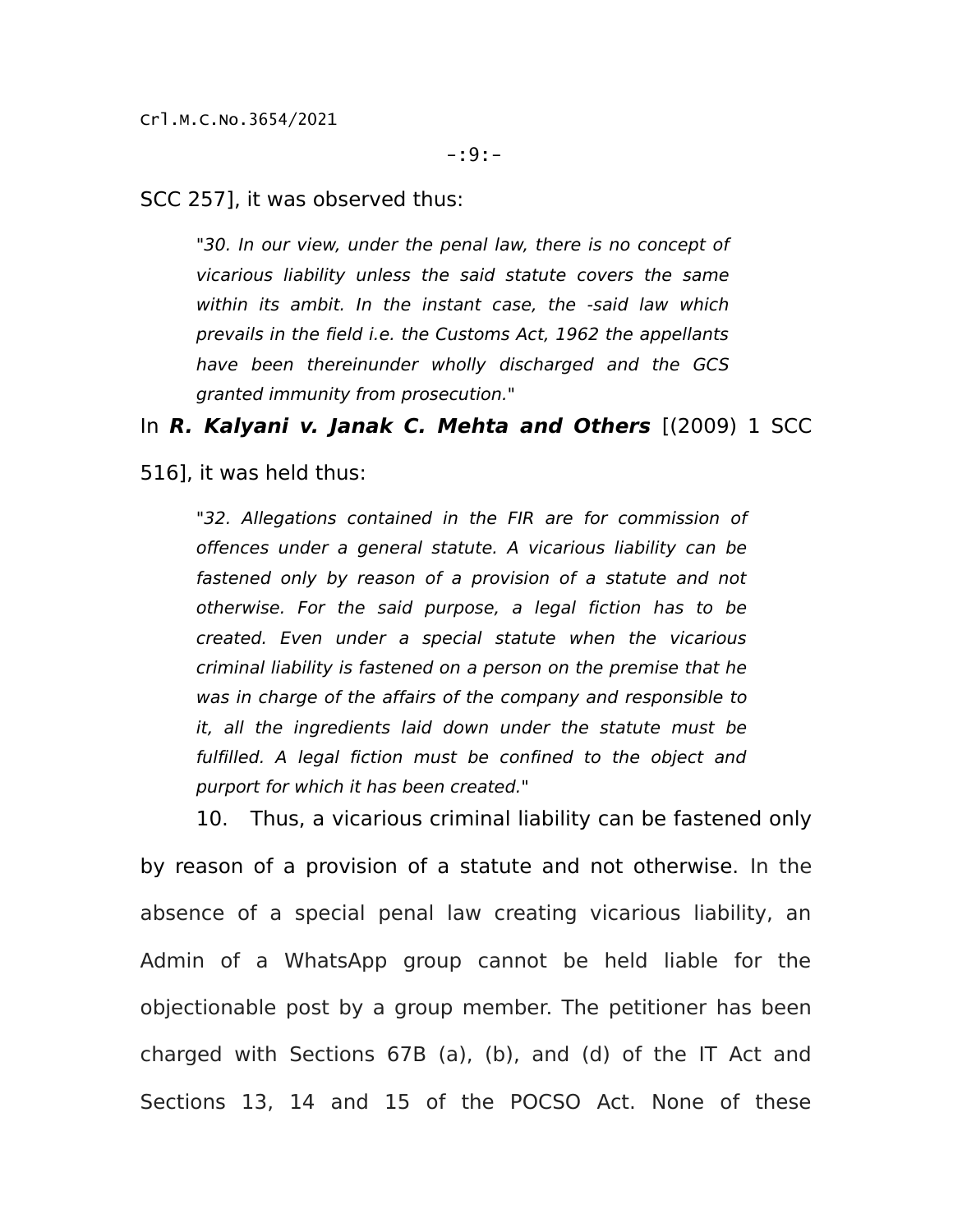provisions provide for such liability. There is no law by which an Admin of any messaging service can be held liable for a post made by a member in the group. A WhatsApp Admin cannot be an intermediary under the IT Act. He does not receive or transmit any record or provide any service with respect to such record. There is no master-servant or a principal-agent relationship between the Admin of a WhatsApp group and its members. It goes against basic principles of criminal law to hold an Admin liable for a post published by someone else in the group. It is the basic principle of criminal jurisprudence that mens rea must be an ingredient of an offence and both the act and intent must concur to constitute a crime.

11. In **Kishor Chintaman Tarone v. State of Maharashtra & Another** (2021 ICO 1285), the High Court of Bombay dealt with similar issue in terms of the liability of the Admin resulting from an indecent post shared by another member on the WhatsApp group. It was held that 'a Group Administrator cannot be held vicariously liable for an act of a member of the Group, who posts objectionable content, unless it is shown that there was common intention or pre-arranged plan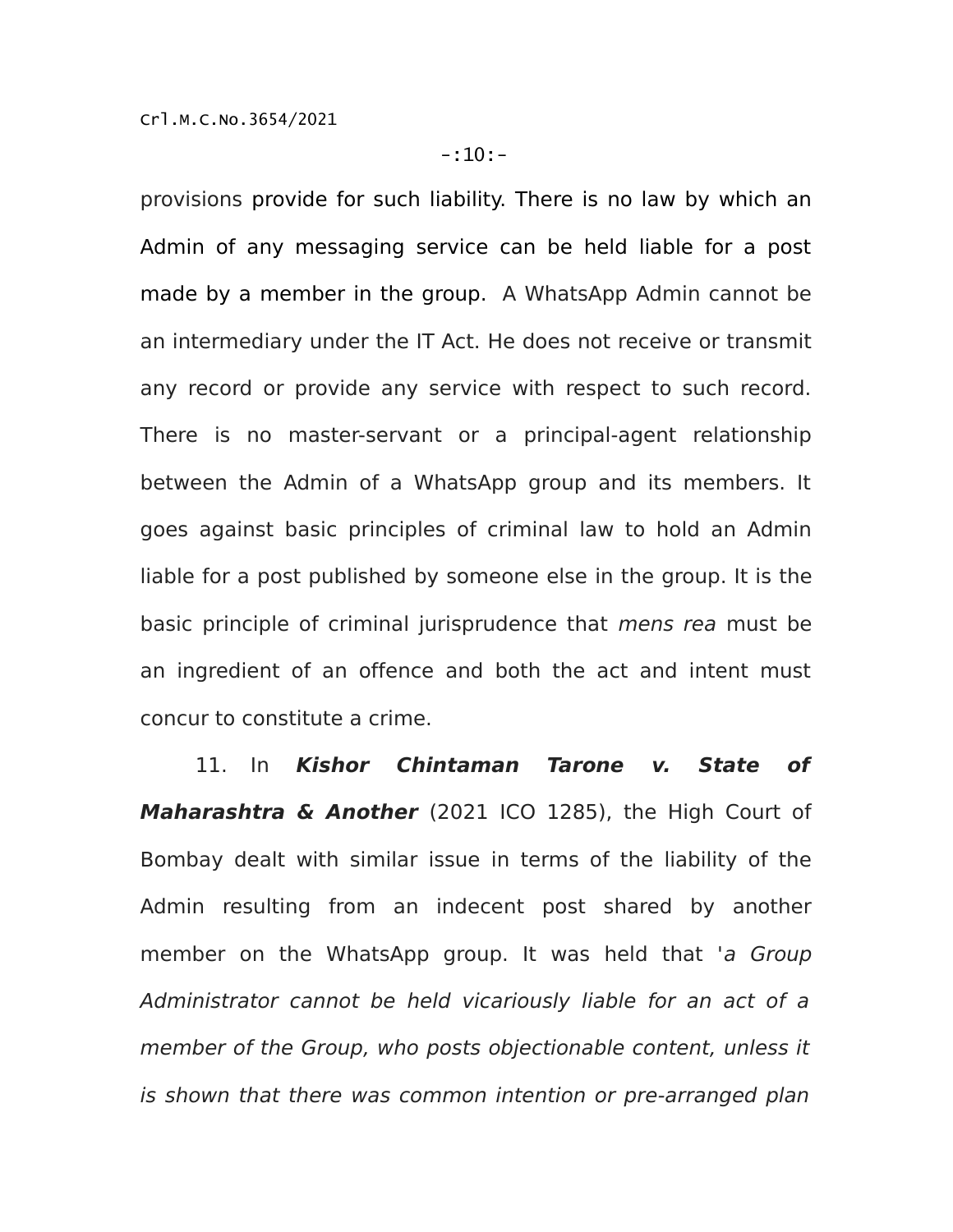acting in concert pursuant to such plan by such member of a WhatsApp Group and the Administrator.' In **Ashish Bhalla v. Suresh Chawdhary & Ors** (2016 SCC OnLine Del 6329), the Delhi High Court observed that defamation and defamatory statements made by any member of the group cannot make the Administrator liable therefor. Recently, the Madras High Court in **R.Rajendran v. the Inspector of Police and Another** (Crl.O.P. (MD) No. 8010/2021 decided on 15/12/2021), following Bombay High Court's Judgment directed the investigating officer to delete the name of the WhatsApp group Administrator while filing final report if his role is merely of an Administrator and nothing else.

12. As has been held by both the Bombay and Delhi High Courts, the only privilege enjoyed by the Admin of a WhatsApp group over other members is that, he can either add or delete any of the members from the group. He does not have physical or any control otherwise over what a member of a group is posting thereon. He cannot moderate or censor messages in a group. Thus, Creator or Administrator of a WhatsApp group, merely acting in that capacity, cannot be vicariously held liable for any objectionable content posted by a member of the group.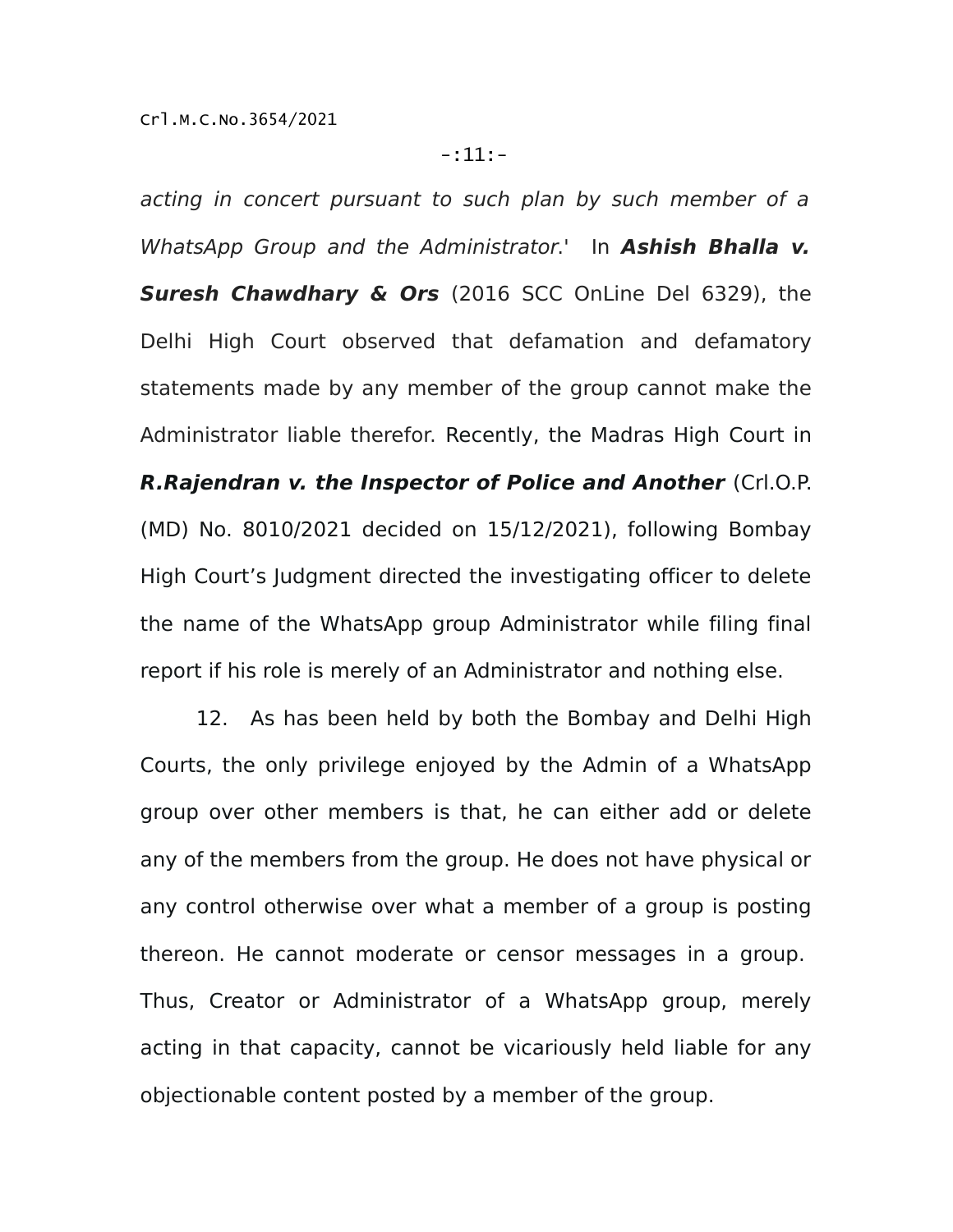13. Coming to the facts, there is no specific allegations as to how and on what basis the petitioner has committed the alleged offences. CWs 2 to 8, who were members of the group, in their statement to the police, did not say anything against the petitioner. According to them, they were added in the group by the accused No.1. They specifically stated that the post in question was posted by the accused No.1. They did not attribute anything against the petitioner with regard to the said post. None of the case diary witnesses has any case that there was a pre– arranged plan by the accused No.1 and the petitioner and they acted in concert pursuant to such plan. There is nothing on record to suggest that the petitioner has published or transmitted or caused to be published or transmitted in any electronic form the alleged obscene material or he browsed or downloaded the said material or, in any way, facilitated abusing children online so as to attract Sections 67B (a), (b) or (d) of the IT Act. Similarly, the prosecution has no case that the petitioner used children in any form of media for his sexual gratification or used them for pornographic purpose or stored, for commercial purpose, any child pornographic material in order to attract Sections 13, 14 or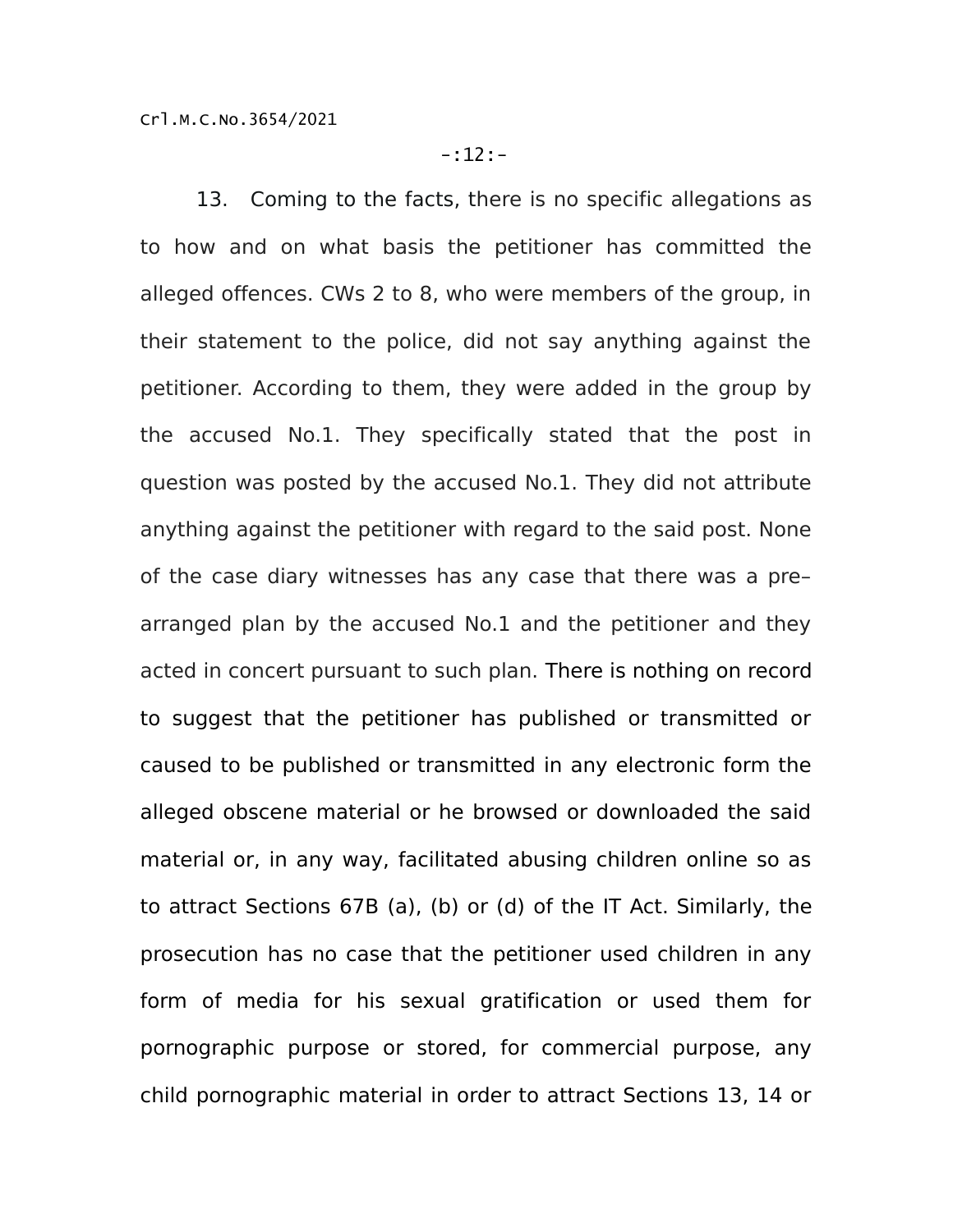15 of the POCSO Act. Since the basic ingredients of the offences alleged are altogether absent as against the petitioner, I am of the view that it is a fit case where the extra ordinary jurisdiction vested with this Court under Section 482 of Cr.P.C could be invoked.

For the reasons stated above, the entire proceedings in SC No.61/2021 at the Additional Sessions (Cases Relating to Atrocities and Sexual Violence Against Women and Children) Court, Ernakulam as against the petitioner is hereby quashed. Crl.M.C., accordingly, stands allowed.

> **Sd/- DR. KAUSER EDAPPAGATH JUDGE**

**Rp**